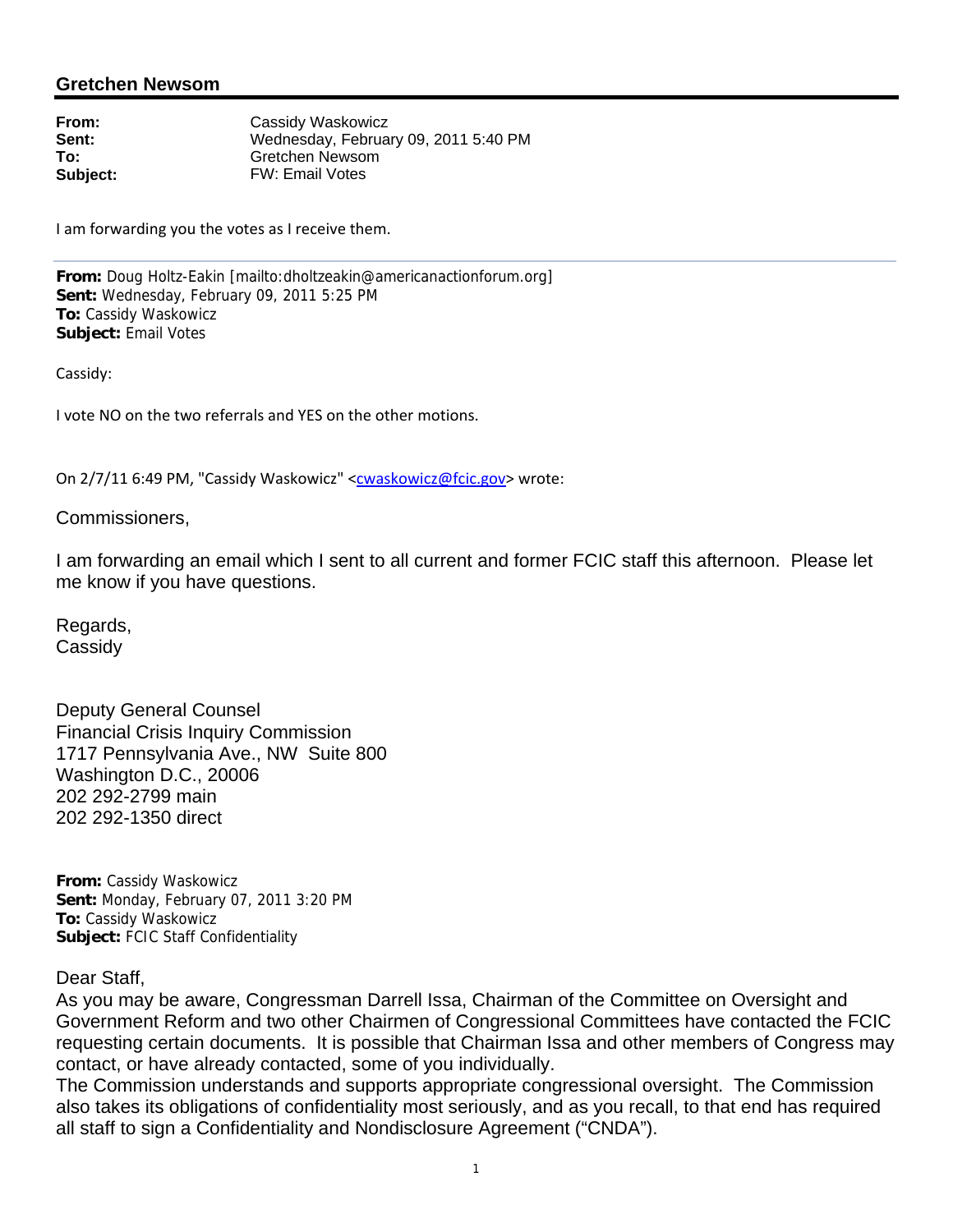But as you also know, as part of its process to obtain confidential information from federal and state agencies and departments, private firms and interested individuals, the Commission has entered into numerous confidentiality letters and agreements to allow the Commission to receive confidential information. These agreements have greatly facilitated the Commission's work. These agreements typically provide that the Commission, and by extension its staff, may comply with a request or demand from a duly authorized Committee of the United States Congress with authority to receive or require confidential information.

Thus, the CNDA should not prevent you from complying with a request, demand or subpoena from a duly authorized Committee of the United States Congress with authority to receive or require confidential information. We would trust that any request from the House Committee on Oversight and Government Reform concerning confidential information received from third parties would also respect the confidentiality arrangements to which the Commission is a party. To that end, we ask that you provide me, or Peter Kadzik, the Commission's outside legal counsel, at Dickstein Shapiro LLP, 1825 Eye Street NW, Washington, DC, 20006-5403, (202) 420-4704, after the 11th, with a copy of the request you have received or may receive from the House Committee on Oversight and Government Reform or any other body which seeks to address the investigations and internal workings, or other confidential matters, of the Commission. Also, note that after the Commission sunsets on February 13th, through February 28, 2011, you may contact Peter Kadzik, if you receive such a request and have any questions.

This email should not be interpreted as releasing you from your continuing obligations under the CNDA as to any other matter or request. Please let me or Peter Kadzik know if you have questions. Regards,

Cassidy Waskowicz Deputy General Counsel Financial Crisis Inquiry Commission 1717 Pennsylvania Ave., NW Suite 800 Washington D.C., 20006

This email and its attachments may contain privileged and/or confidential materials and is intended solely for the use of the addressee. If you are not the intended recipient, it is prohibited that you use or disseminate any information found in the email or its attachments. Please delete all copies of it and its attachments and notify the Financial Crisis Inquiry Commission at 202‐292‐2799 immediately that you received this email in error. Although we attempt to sweep e‐mail and attachments for viruses and spyware, we do not guarantee that either are virus-free or spyware-free and accept no liability for any damage sustained as a result of viruses or spyware.

Douglas Holtz‐Eakin President, American Action Forum 1401 New York Avenue, NW 12th Floor Washington, DC 20005 202‐559‐6423 202‐407‐6559 (c) 202‐347‐5009 (fax) dholtzeakin@americanactionforum.org www.americanactionforum.org



<http://www.facebook.com/AmericanActionForum>